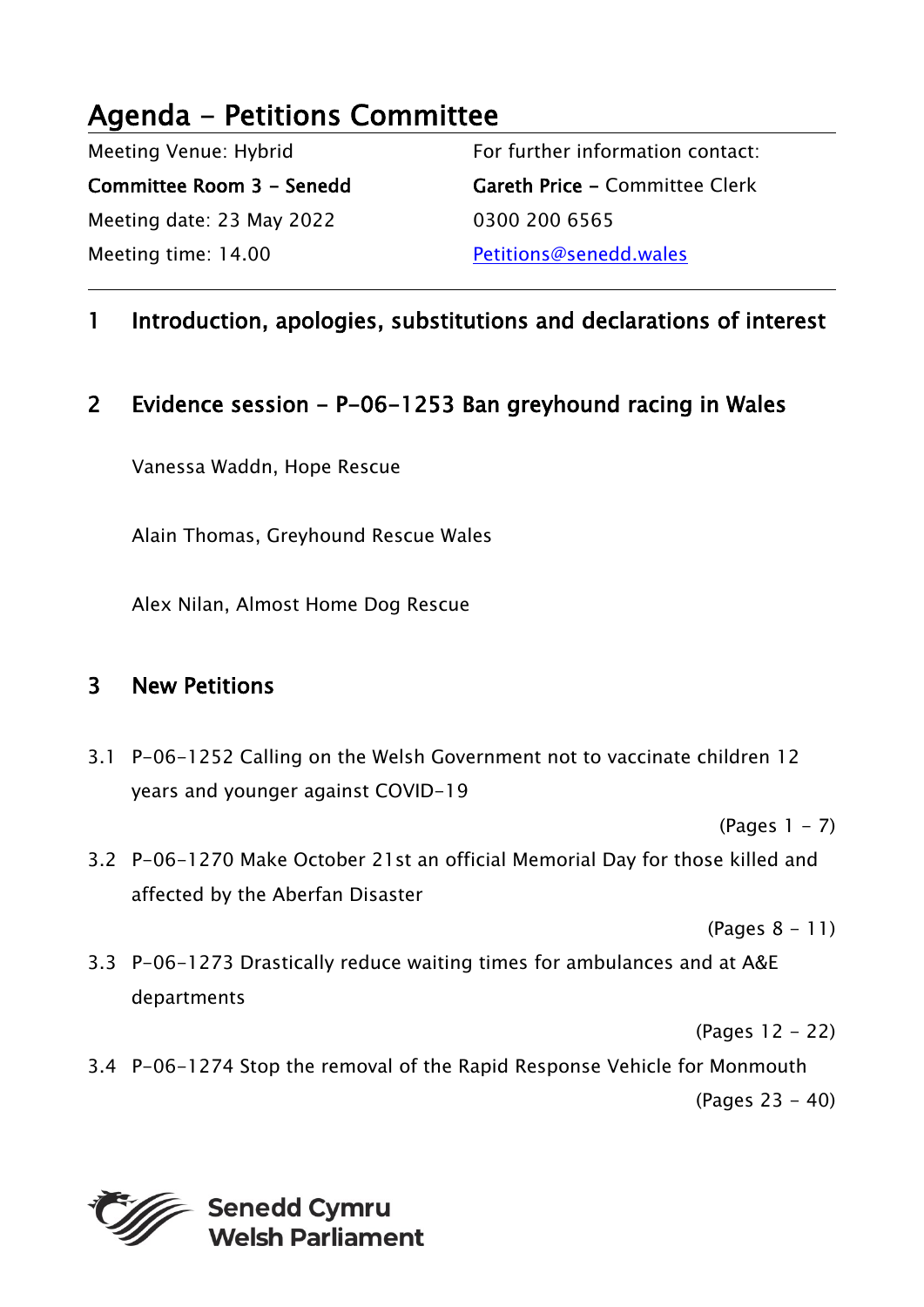|   | (Pages 51 – 55)                                                                   |
|---|-----------------------------------------------------------------------------------|
| 4 | Updates to previous petitions                                                     |
|   | 4.1 P-05-924 Ensure that every school in Wales has Wellbeing Ambassadors          |
|   | (Pages 56 – 57)                                                                   |
|   | 4.2 P-05-1106 Introduce Personal Health Budgets and Personalised Care in<br>Wales |
|   | $(Pages 58 - 66)$                                                                 |
|   | 4.3 P-06-1213 Ban leisure use of Seadoo/jet ski in Cymru. Except in strictly      |
|   | controlled designated areas                                                       |
|   | (Pages 67 - 70)                                                                   |
|   | 4.4 P-06-1240 Improve health services for people with epilepsy living in Wales    |
|   | (Pages 71 – 74)                                                                   |
|   | 4.5 P-06-1242 Improve Endometriosis Healthcare in Wales                           |
|   | (Pages 75 - 107)                                                                  |
|   | 4.6 P-06-1243 Reinstate cervical screening to every 3 years                       |
|   | (Page 108)                                                                        |
|   | Papers to note                                                                    |

3.5 P-06-1275 Call on the Government to reconsider its decision to withdraw

3.6 P-06-1277 Save A&E. Withybush General Hospital must retain 24 hour, 7

from the Llanbedr bypass scheme

days a week, Consultant Led urgent care

5 P-06-1207 Start referring to Welsh cities and towns by their Welsh names

(Page 109)

(Pages 41 - 50)

6 Motion under Standing Order 17.42(ix) to resolve to exclude the public from the remainder of the meeting